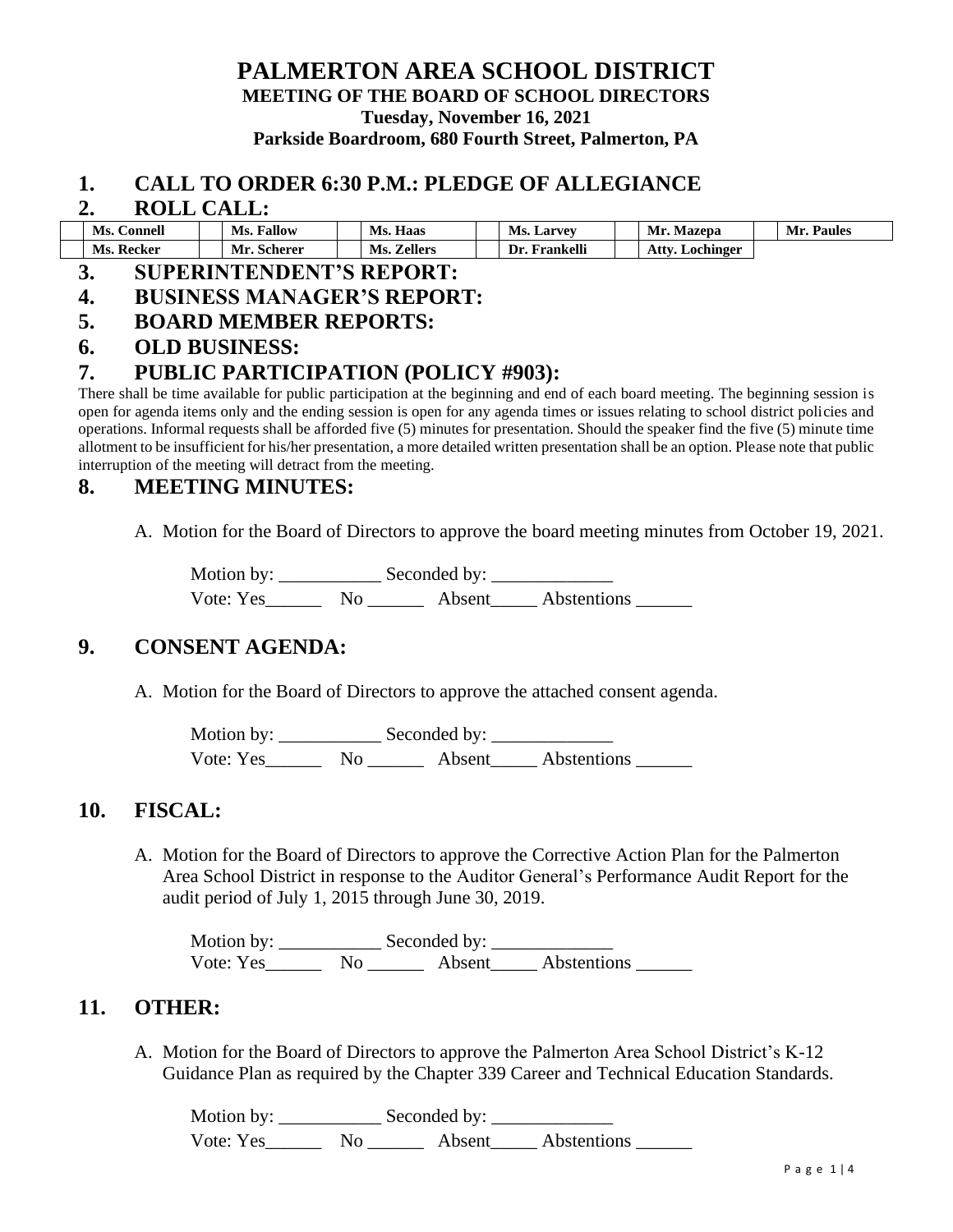# **12. PUBLIC PARTICIPATION:**

# **13. FOR THE GOOD OF THE ORDER:**

# **14. ADJOURNMENT:**

Motion by: \_\_\_\_\_\_\_\_\_\_\_ Seconded by: \_\_\_\_\_\_\_\_\_\_\_\_\_ Vote: Yes\_\_\_\_\_\_\_\_\_ No \_\_\_\_\_\_\_\_\_ Absent\_\_\_\_\_\_ Abstentions \_\_\_\_\_\_\_\_\_\_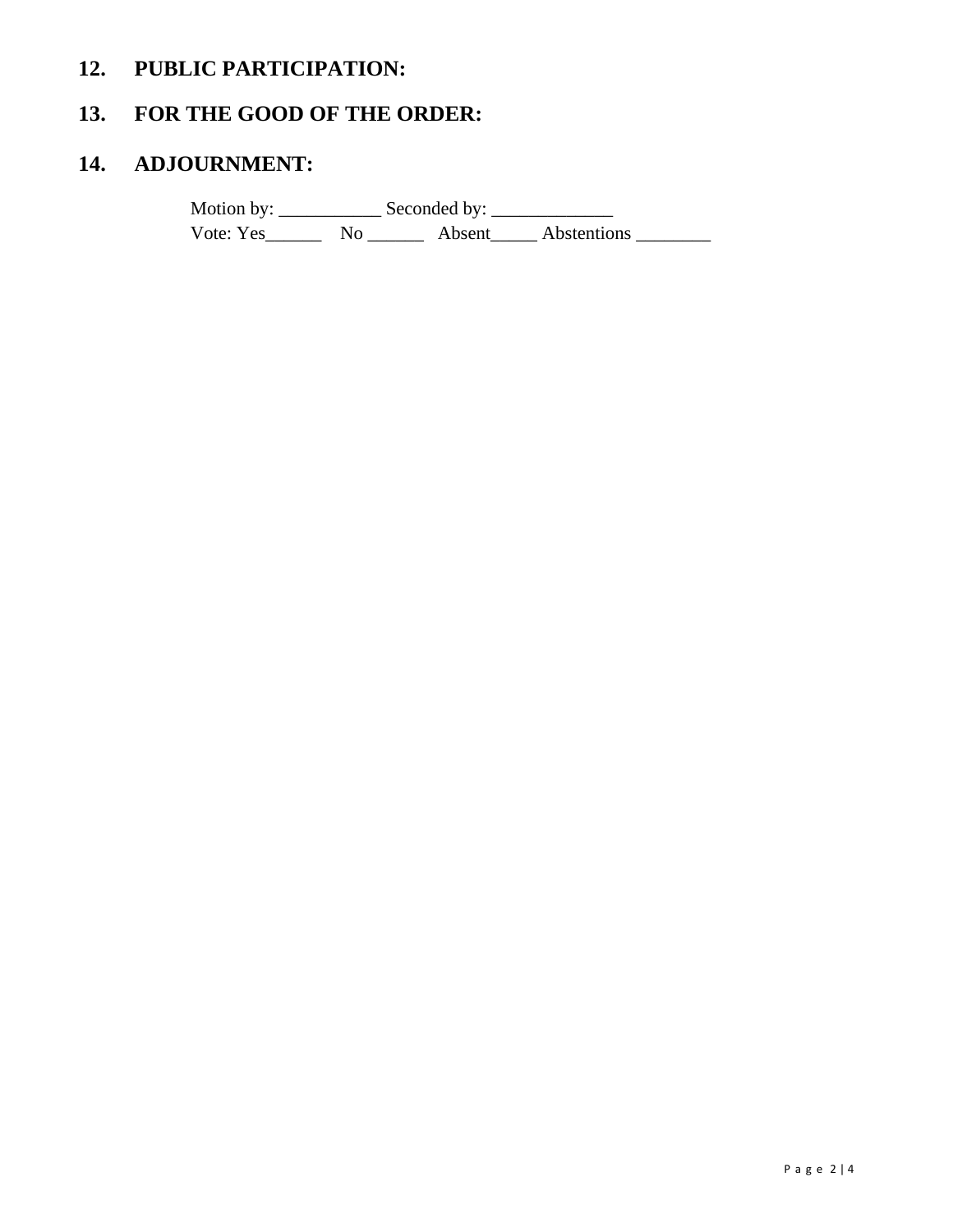## **PALMERTON AREA SCHOOL DISTRICT CONSENT AGENDA Tuesday, November 16, 2021**

# **1. FISCAL:**

- A. Approve the Accounts Payable Reports (enclosures)
- B. Approve the Treasurer's Reports (enclosures)
- C. Approve budget transfers (enclosures)
- D. Accept the following donations to the general fund in the amount of \$50.00 to benefit Towamensing Elementary in memory of Diane Morgan:
	- Marlon & Patrice Ann Kohan \$25.00
	- Jack & Anna Corby \$25.00

## **2. PERSONNEL:**

- A. Approve Dr. Alan Lonoconus as Interim Business Manager at a per diem rate of \$500.00 per day effective November 17, 2021
- B. Approve the employment of the following effective November 17, 2021:

| Donna Winter         | Food service worker     | $$13.85$ per hour |
|----------------------|-------------------------|-------------------|
| Darlene Dugan        | Instructional assistant | $$18.38$ per hour |
| <b>Heather Vogel</b> | Substitute custodian    | $$10.00$ per hour |

- C. Approve the updated Professional Development Leave return date of December 6, 2021 for employee #2038
- D. Approve the Memorandum of Understanding with PAEA regarding employee #2038 (enclosure)
- E. Approve the Memorandum of Understanding with PAESPA (enclosure)
- F. Accept the resignations of the following:

|              | Crystal Stavitzski   Long-term substitute | Effective December 3, 2021 |
|--------------|-------------------------------------------|----------------------------|
| Anna Catania | <b>Food service worker</b>                | Effective November 5, 2021 |
| Tyler Svetik | Cross country assistant coach             | Effective November 6, 2021 |

- G. Remove Ryan Kish as Assistant School Board Secretary and Open Records Officer effective November 17, 2021
- H. Approve Dr. Jodi Frankelli as the Open Records Officer effective November 18, 2021
- I. Approve tuition reimbursements (enclosure)